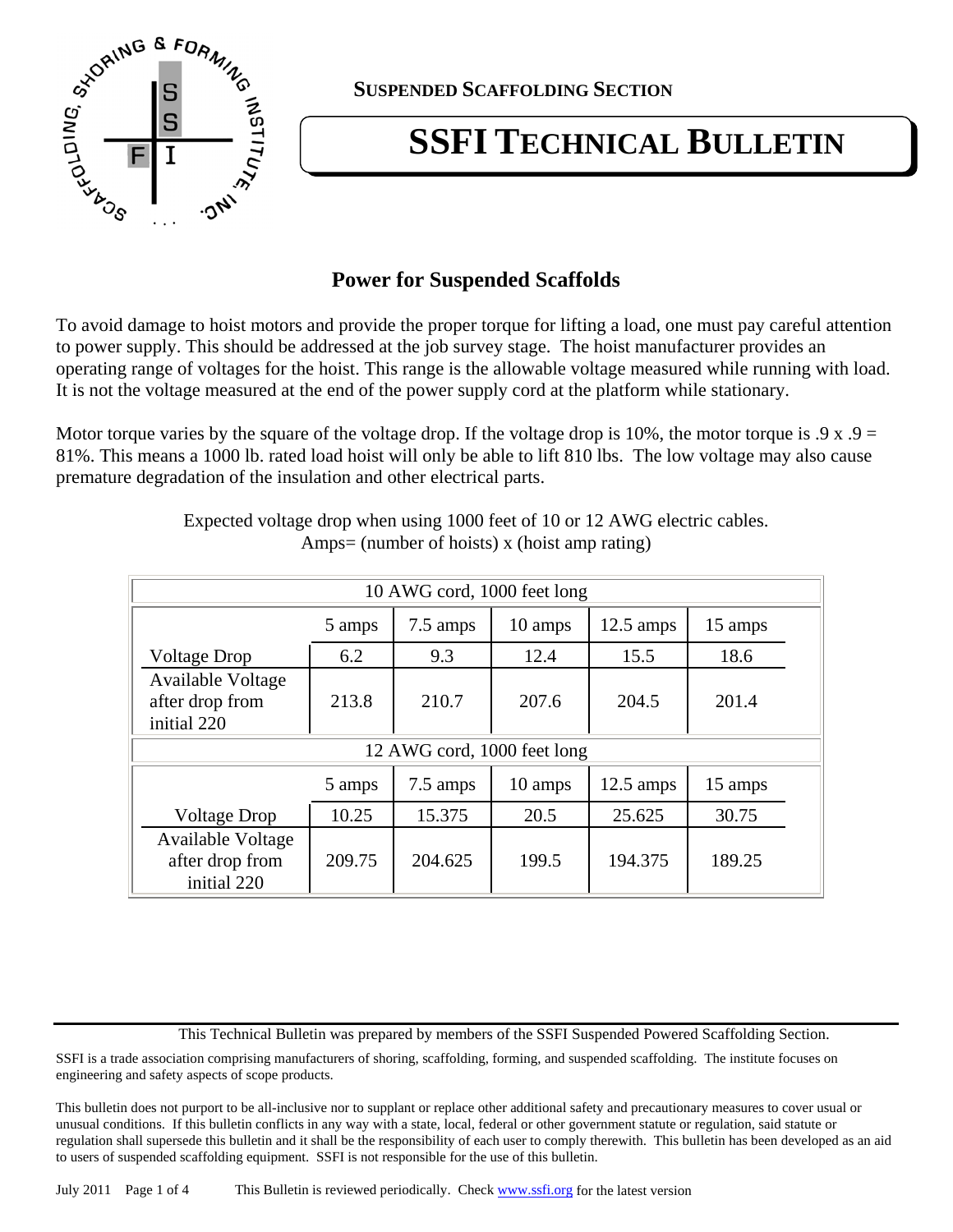#### Use of a generator for hoist power supply

When working in remote locations, such as on bridges, generators offer a means of power supply. Proper selection is important. The size of the generator should be a minimum of 3 times the total hoist motor Kw or HP.

To accelerate a suspended load from a standstill to full speed requires a factor of at least 3. For example, two 1.1 Kw hoists require a minimum generator of 2 x 1.1 x  $3 = 6.6$  Kw. Choose a generator with automatic voltage regulation (AVR) to minimize power fluctuations. Voltage spikes could damage sensitive electronics in your hoist, and low voltage could cause the motor to overheat.

#### Transformers

There are several different types of transformers. The intended use of the transformer will determine the type of transformer that is required.

#### • Booster transformers

Low voltage is a common, easily corrected problem that can arise when using suspended scaffolds. Poor power supply voltage, excessive cord length, or other power demands on the circuit create a low voltage problem at the hoist that must be fixed to prevent overheating. Heavier gauge cords or booster transformers offer a solution. They may be a single 15% boost or multistep by means of a selector switch. Typically a 1 ½ HP motor needs a 1 ½ KVA booster, so a pair of such hoists should have a 3 KVA booster minimum.

Remember power supply varies from day to day depending on demand. When a booster transformer is used, it should be placed at the supply so that the higher voltage is boosted rather than the lower voltage found at the platform. The voltage should be checked at the hoist while raising the platform and then while lowering.

Too much boost may create overvoltage when lowering. Voltage must stay within the manufacturer's stated acceptable voltage range.

Single Phase 'Step Down' ground producing transformers

110 volt power tools are commonly used on a suspended platform. Never use the ground wire and one 'hot wire' of a 3 wire 230 volt system to achieve this. Doing so is against the electrical code and will result in loss of the equipment ground that protects workers from electrical shock.

With a 3 wire system, a transformer must be used to obtain 110 volts. Suppliers offer safe accessories to provide 110 volt grounded power with GFI protection to avoid shock hazards. They are weatherproof with compatible plugs for easy installation.

This Technical Bulletin was prepared by members of the SSFI Suspended Powered Scaffolding Section.

SSFI is a trade association comprising manufacturers of shoring, scaffolding, forming, and suspended scaffolding. The institute focuses on engineering and safety aspects of scope products.

This bulletin does not purport to be all-inclusive nor to supplant or replace other additional safety and precautionary measures to cover usual or unusual conditions. If this bulletin conflicts in any way with a state, local, federal or other government statute or regulation, said statute or regulation shall supersede this bulletin and it shall be the responsibility of each user to comply therewith. This bulletin has been developed as an aid to users of suspended scaffolding equipment. SSFI is not responsible for the use of this bulletin.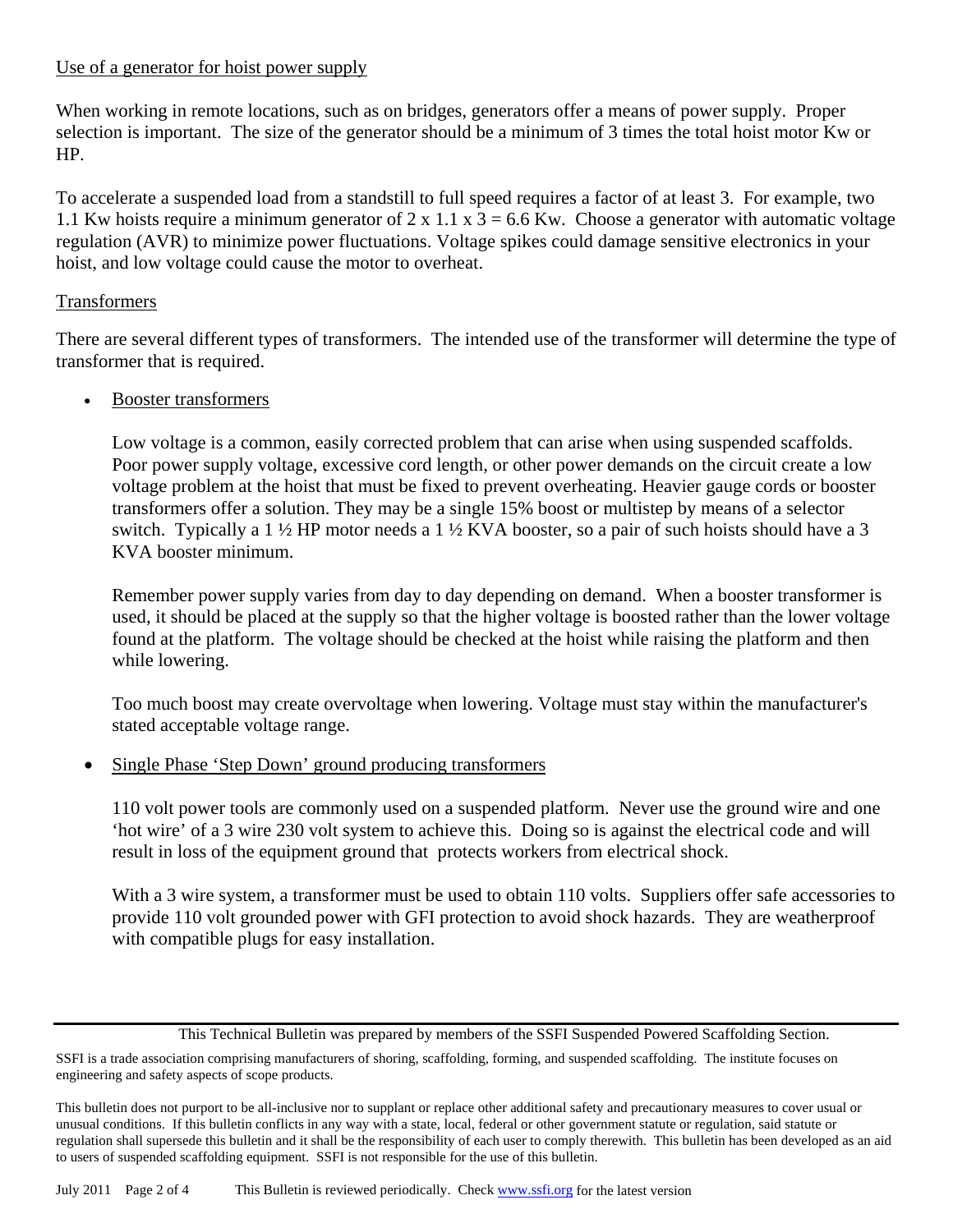### • Buck/Booster Transformers

Buck/Booster transformers are the most common transformers used in suspended scaffolding applications. As the name implies, these transformers can have two different uses, and they are usually preset by the manufacturer to either raise or lower voltage. "Bucking" power is done to decrease voltage by a certain amount, while booster tansformers raise voltage by a certain amount to correct poor voltage condition.

Often used to test a hoist in a repair shop, a bucking transformer reduces voltage. One can check the operation of a hoist at low voltage by creating it. These transformers are also useful in situations such as parking garages, where there may be 277 volt available, which must be lowered to the proper range needed for a scaffold hoist. In this case, a 15% buck booster would lower the voltage to about 235 volts, which is within the standard operating range of most electric traction hoists. A bucking transformer may have a selector switch to lower voltage in steps.

"Booster" transformers are the most common use of buck/boost transformers. If power cord voltage drop is excessive, or if initial line voltage ias too low, a booster transformer is necessary. For example, with 200 volt line voltage, power boosted by 10% would provide 220 volts to work with.

#### • "Step-up" and "Step down" Transformers

"Step-up" transformers are generally the type that increase voltage from 110 volts to 220 volts. They are used when 110 volts is the only available power and a 220 volt hoist is to be used. "Step down" transformers are generally used as a platform power supply for power tools and radios. These transformers usually have two 110 volt GFCI outlet with U ground connector. It is very important that these transformers are sized according to the largest power tool that is likely to be used on board a suspended platform. Grinders and polishers require a lot of power and can burn out an improperly sized transformer.

When using a "step-up" transformer (110v to 220v), the amperage load from the input side is doubled. Generally this means that only one hoist can be attached to a "step-up" transformer. Never yoke two hoists to a step-up transformer.

#### Extension Cords

The length of extension cords greatly affects the supply voltage. When operating 2 hoists on a platform using a yoke, the resistance of a 500ft, 1/3 extension cord will cause a voltage drop of about 20v. If the source voltage is 208v the resulting running voltage at the hoist will be 188v.

This Technical Bulletin was prepared by members of the SSFI Suspended Powered Scaffolding Section.

SSFI is a trade association comprising manufacturers of shoring, scaffolding, forming, and suspended scaffolding. The institute focuses on engineering and safety aspects of scope products.

This bulletin does not purport to be all-inclusive nor to supplant or replace other additional safety and precautionary measures to cover usual or unusual conditions. If this bulletin conflicts in any way with a state, local, federal or other government statute or regulation, said statute or regulation shall supersede this bulletin and it shall be the responsibility of each user to comply therewith. This bulletin has been developed as an aid to users of suspended scaffolding equipment. SSFI is not responsible for the use of this bulletin.